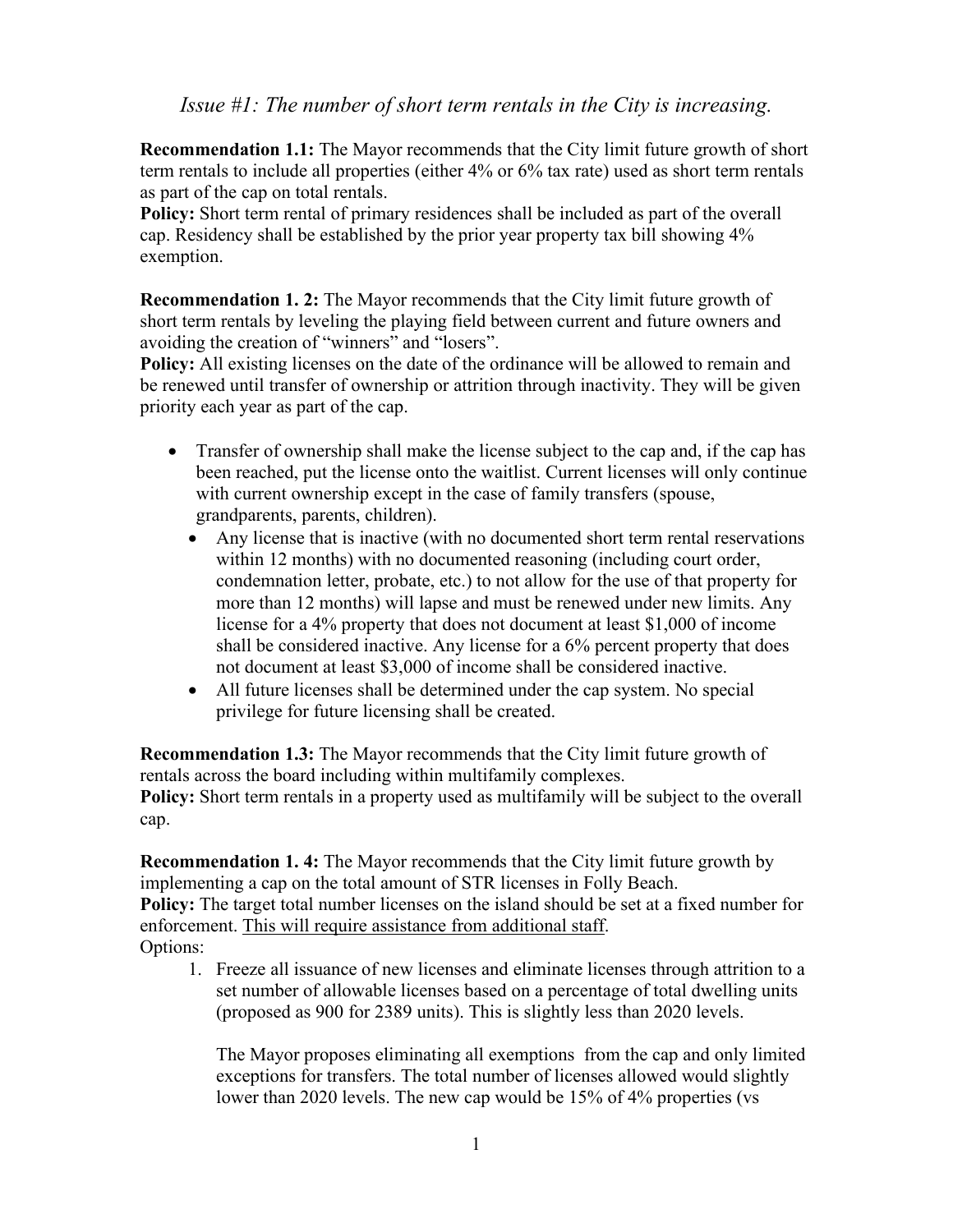14.9% in 2020) and 50% percent of 6% properties (vs 51.5% in 2020). The total number of licenses would be 900 vs 923 in 2020. The percentage of total properties rented would fall from 38% to 37%.

Late renewals will lose preferred status and be subject to the cap.

Inactive licenses would lose renewal privileges and be subject to the cap.

Once attrition lowers the total number of licenses to the allowable limit, a waitlist would be established to replace licenses within the limits of the cap.

Additional license applications can be made and will be added to a waitlist. When spots open under the cap, the City will give the oldest application first priority. The system in place at Kiawah will serve as a model.

## *Issue #2: Fees charged for short term rentals do not provide enough support to City resources based on the demand brought by the STR population.*

**Recommendation 2.1:** The Mayor recommends that the City increase the fees associated with Short Term Rentals.

**Policy:** The Mayor proposes a fee of \$1,000 annually for 4% properties and \$2,000 annually for 6% properties. This is a separate fee from the business license cost.

**Recommendation 2.2**: The Mayor recommends increasing the fines and immediacy of fines when there is a rental strike. **Policy**:

- Change the STR ordinance to make all rental violations subject to \$500 civil tickets. Each conviction shall constitute a strike. After three strikes in a rolling 12 month period, the City will initiate revocation of a license
- Add if local agents cannot appear on site or respond to emergency within 30 minutes of an emergency, then that-is a ticketed offense.
- Add if advertising for less than 3 nights, then that is a ticketed offense.

**Recommendation 2.3**: The Mayor recommends adding City staff for short term rental related issues.

**Policy**: Hire additional staff to administer the short term rental ordinance and related tasks. The number of staff shall be suitable to manage enforcement, licensing, rental registration, and administration of the rental ordinance. This includes night and weekend enforcement.

**Recommendation 2.4**: The Mayor recommends that all applications for a rental license renewal include proof of paid up status for accommodations tax accounts.

## *Issue #3: Short term rentals cause an unwanted atmosphere on the island for full time residents.*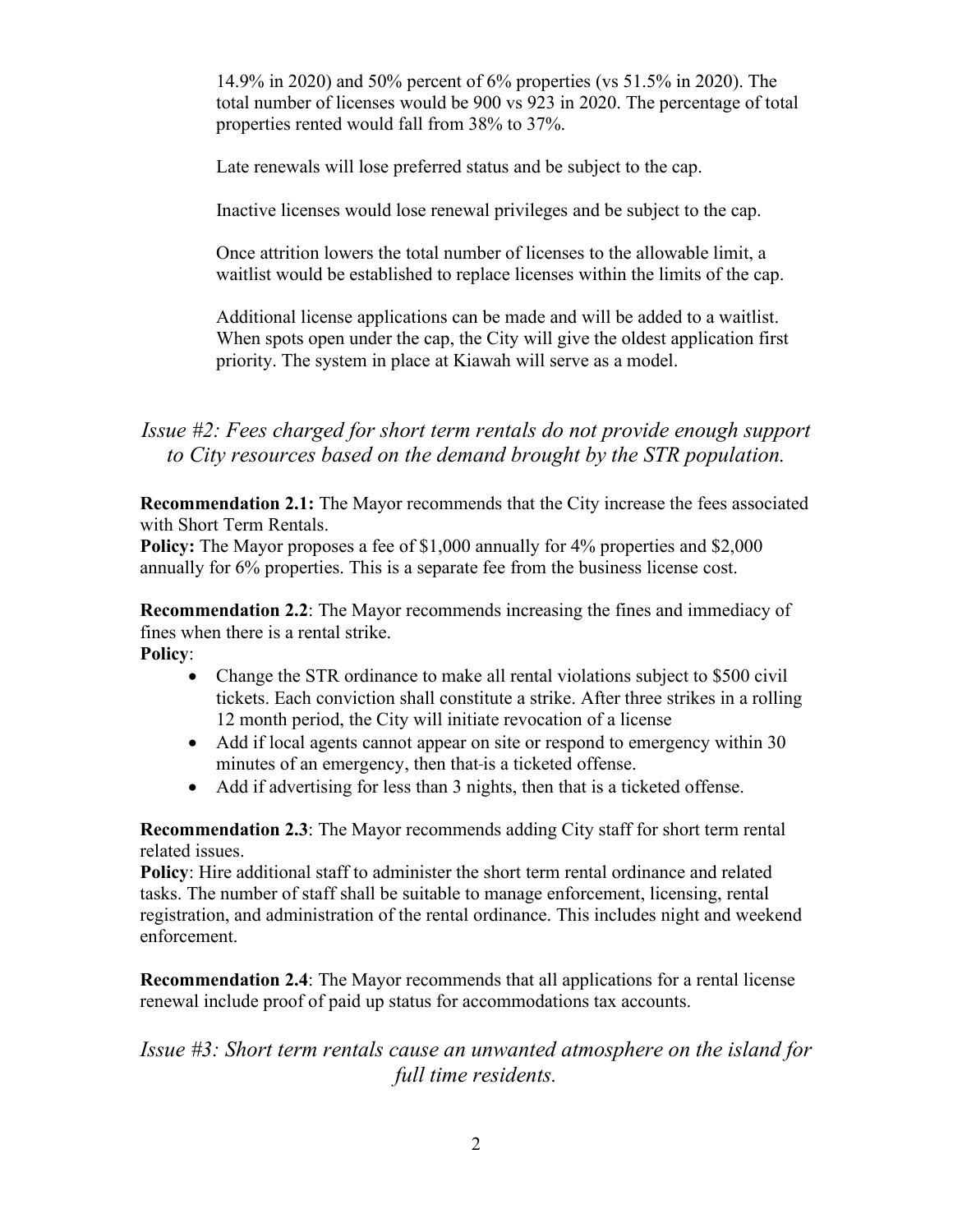**Recommendation 3.1:** The Mayor recommends that the City require clearly marked parking spaces on site for rental properties upon issuance or renewal of license. **Policy:** All required parking spaces must be delineated on the property with a minimum of front stop bumpers or City approved method. Number of spaces is determined by bedroom count. If a license cannot meet this requirement, it has an option to present an alternate parking plan to the Building Official for approval with reasoning. If a property does not have the required spots or approved plan, then no business license will be issued. The Mayor recommends that the property owner be required to submit and post the maximum number of vehicles parked on site.

**Recommendation 3.2:** The Mayor recommends that the City use a more robust verification of local agents.

**Policy:** Require properties be managed by someone with a SC property manager in charge or realtor license. Require property agents to be able to respond within 30 minutes.

**Recommendation 3.3:** The Mayor recommends that the City utilize a notification more flexible and quicker than certified letters via mail.

**Policy:** The City will use email or an automated response to the local contact when a violation occurs, a process similar to what Turtle Patrol utilizes. This will require assistance from additional staff.

**Recommendation 3.4:** The Mayor recommends that the City make the noise ordinance easier to enforce.

**Policy:** 

- Installation and maintenance of noise monitoring software in rentals at owners' expense with at least one noise violation.
- Change a noise violation from a criminal to civil violation (taking away jail time) and make it a true code enforcement issue which will allow enforcement by code officers versus law officers.

**Recommendation 3.5:** The Mayor recommends restricting the numbers of nights a rental can advertise.

**Policy:** Make a minimum 3 night requirement per rental reservation.

**Recommendation 3.6**: The Mayor recommends adding the requirement that a building have a Certificate of Occupancy, or it is a habitable dwelling before a short-term rental business license is issued. No licenses shall be issued for properties under construction. **Policy**: Require a CO be issued or proof that a dwelling is habitable before a license is issued.

**Recommendation 3.7** The Mayor recommends adding the requirement that an annual third party inspection be completed for STRs to verify the property meets the 2018 Property Maintenance Code. All first time licenses will only be issued after a documented inspection.

**Policy**: Require an inspection report completed within last 12 months to be submitted with a STR application. The inspection will verify smoke alarms, carbon monoxide monitors, fire extinguishers, the  $\#$  of bedrooms, the  $\#$  of parking spaces, certain structural elements, the provision of trash receptacles, the posting of address and house numbers,